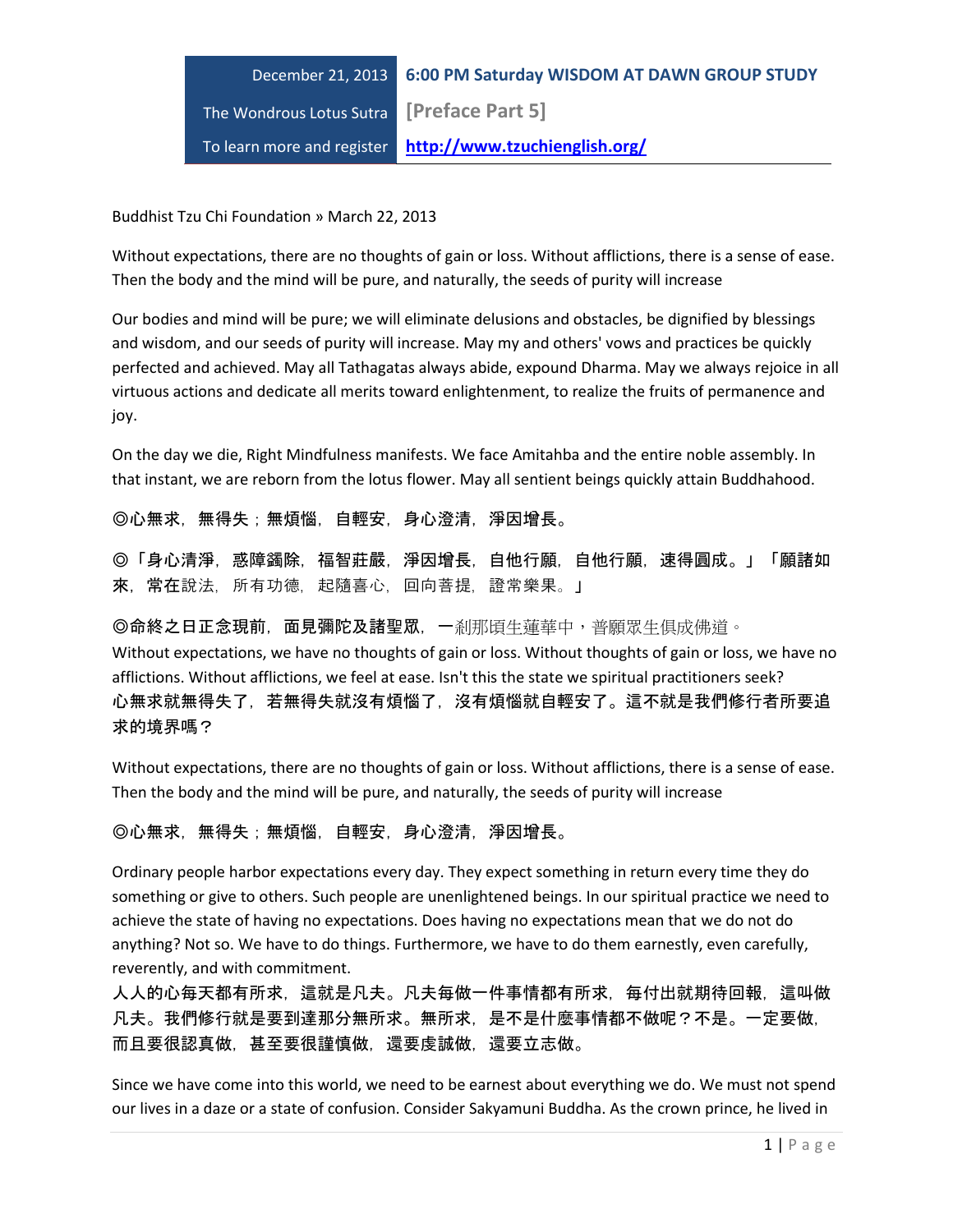The Wondrous Lotus Sutra **[Preface Part 5]**

To learn more and register **http://www.tzuchienglish.org/**

the palace and enjoyed great luxuries. Yet he was not influenced by desires. When he was very young, he wondered why there were relationships and cravings, why some people were rich and some were poor, and why all these phenomena existed in this world. Ever since his youth, he had been constantly, silently contemplating the reason the phenomena existed. This was his earnestness.

既來到人間,我們對人間世事要認真,不要懵懵懂懂、糊里糊塗這樣度過。看看釋迦牟尼佛,身 為太子在王宮裡是多麼享受,他並沒有受到欲的薰染,很小的時候,他就對人間為什麼有這樣的 親、愛,為什麼有富、有貧,這種人間的境界、一切,他從年幼的時代就一直常常就是靜思、默 思,好好來思考這到底是為什麼?所以這叫做認真。

In our spiritual practice, we should be like the Buddha and earnestly contemplate in silence. We should consider why people come to this world to lead hectic lives, to quarrel, to create enmity and hatred and to oppose each other. Why go through so much suffering? For what? It is all because of expectations and desires. The mind harbors desires. Fame, wealth, property, and sensual enjoyment are all things that people desire. In pursuit of these things, thoughts of gain and loss arise.

修行,我們應該要學佛陀,認真靜思、默思,好好思考這個人世間,為什麼這麼來(人間)勞勞 碌碌,彼此來計較,互相來成仇、成恨,來對立,何苦來哉?到底為了什麼?只是一個「求」字 。這種的欲求,有欲的心,這個欲——名、利、財、色,這全都是叫做欲。就是求,所以得失的 心就生起了。

So we have to contemplate this. After we understand it, our minds need to be free of expectations. This is conscientiousness. After we have thought things through and gained clarity, we will have no expectations. No matter how hard we may have to work, we will do so without expectations. We are very reverent; we do not seek anything for ourselves, but for all sentient beings in the world. So, we need to be vigilant and reverent. We need to develop aspirations, make great vows and spread our love far and wide. All this must be done unconditionally.

所以我們應該這點要思考,了解之後,要心無求。這就是認真。想開了,清楚了,所以我們就無 求了。雖然如何(辛勤)的付出,但也是無求。虔誠,我們很虔誠,不是為了自己求,為普天下 眾生求,所以戒慎虔誠。我們要立志,立弘願,擴大愛,拉長情,一切都在無求中。

This is a state of the highest spiritual attainment. However, having no expectations does not mean being lazy. It means to be reverent, vigilant and committed. As we help others, we should harbor no expectations. Then we will have no thoughts of gain and loss. If we are free from any sense of gain or loss, we will have no afflictions and may truly be at ease and free. When we are in this state, the body and mind will be pure, then naturally, the seeds of purity will increase. Earlier, didn't I say, "Our bodies and minds will be pure; we will eliminate delusions and obstacles"? This is what we are working toward. 這無求是我們心靈最高的境界,但是,絕對不是懈怠、墮落的無求,是完全真正虔誠、戒慎、立 志,在付出中無所求。若這樣就無得失心,我們的心若無得失就無煩惱了,自然就輕安自在了。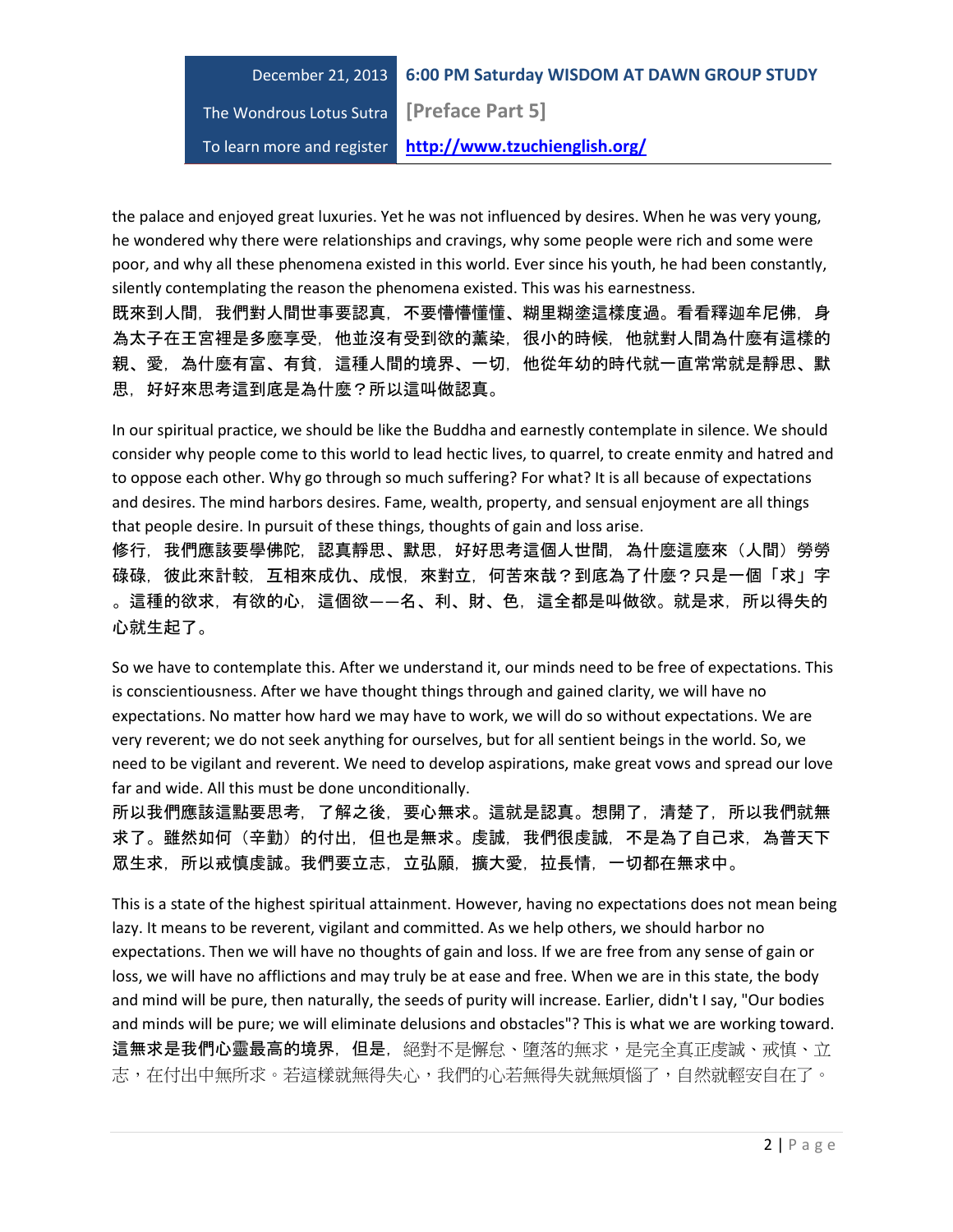# December 21, 2013 **6:00 PM Saturday WISDOM AT DAWN GROUP STUDY** The Wondrous Lotus Sutra **[Preface Part 5]** To learn more and register **http://www.tzuchienglish.org/**

所以這個時候的境界,自然就是「身心澄清,淨因增長」了。我們前面不是這麼說嗎?「身心清 淨,惑障蠲除。」這也就是我們用功的方向。

Our bodies and mind will be pure; we will eliminate delusions and obstacles ◎身心澄清,惑障蠲除。

We need to repent for the past. We need to be reverent in the present. We reverently repent the countless grave transgressions we created in the past, present and future with our Threefold Karma. We also hope to eliminate them, one by one. So after we repent, we cannot commit more transgressions; this is how we can eradicate them. If we have already eliminated all afflictions, by not committing any more evils after repenting, our bodies and minds will be pure.

過去的我們要懺悔,現在我們要虔誠。虔誠懺悔過去、現在、未來,我們三業所作無邊的重罪, 我們也希望一一把它消除掉。這就是我們懺悔之後,沒有再犯,這樣才能消除;懺悔之後沒再作 惡,我們已經所有的煩惱都蠲除掉,清得很乾淨了,身心清淨。

Once our bodies and minds are purified, we can refurnish ourselves with the Buddha-Dharma, wisdom and good karmic affinities. Our bodies and minds are like a house in which the colors have faded. Once we are able to clean the house and redecorate it, that place will be very beautiful. Then we can live there with peace and ease.

我們既然乾淨了,重新用佛法、用智慧、用好緣布置起來,這種好像一間房子,這一間房子,宅 室, 我們若能夠清乾淨之後,重新布置起來,那個境界就很美了,住下來就很輕安自在。

What can we use to furnish this house? We can use blessings and wisdom. We need to create blessings in our daily living. We must always feel gratitude, respect, and love; this state of mind creates blessings. If we create blessings without expectations, if we give without expectations, we will have wisdom. When we use wisdom to furnish our mind-abode, we adorn ourselves with blessings and wisdom and naturally, the seeds of purity will increase. Since we have created blessings, cultivated wisdom and created many good karmic affinities, our continuous giving to others is without expectations or any sense of gain or loss. These are all seeds and conditions of purity.

那是用什麼來布置呢?用福智;用福和用智。我們平時要造福,我們的心境時時感恩、尊重、愛 這都是造福。造福,若無所求,付出無所求,這就是智慧。用智慧來布置我們的心宅,那就是「 福智莊嚴」,自然就「淨因增長」。既然造福,既然有智慧,又結很多的好緣,我們一切一直的 付出都是無所求,無所求、無得失,這都是淨因緣,很乾淨的因緣。

In this world there are conflicts and disputes filled with craving, hatred, passion, enmity, etc. You may have been born into a great family that you adore. But in the future, in your next life, or the life after, or the one after that, your parents in this lifetime may become your son or daughter. In the life after that, they may become your husband or wife. But in the life after that, they may become your sworn enemies. This happens because ordinary people create impure karmic affinities. Impure affinities result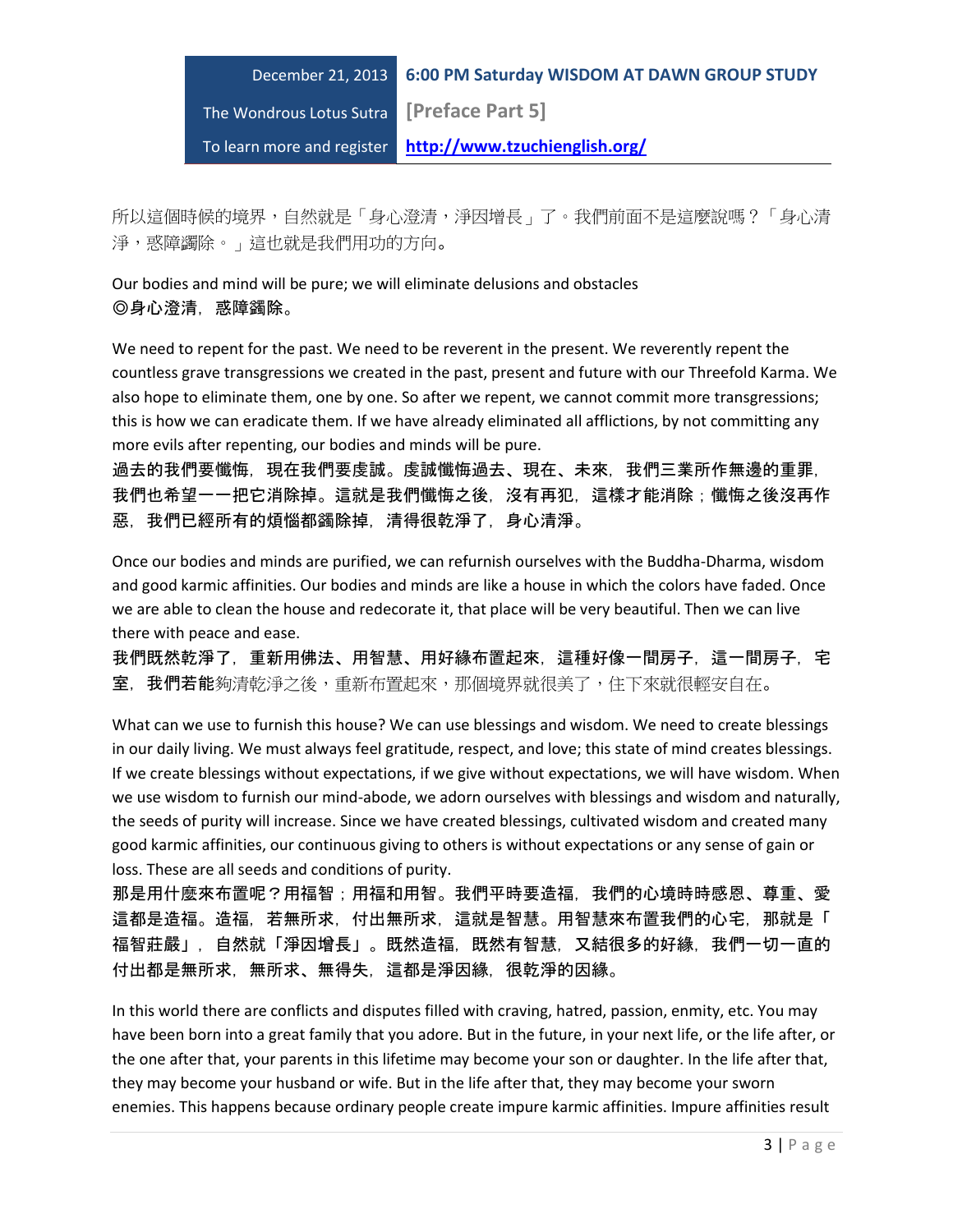The Wondrous Lotus Sutra **[Preface Part 5]**

To learn more and register **http://www.tzuchienglish.org/**

in entanglements. All this is inescapable. We transmigrate in the Six Realms precisely because of impure affinities. Even those who do the Ten Good Deeds and are born in heaven cannot escape defiled affinities.

在世俗裡紛紛擾擾,彼此之間愛恨情仇等等都有。哪怕是你的家庭,你的很好的、很愛的,但是 將來——來生、再來生;這個來生再來生,今生是父母,再來生的來生,說不定是子女;再來生 的來生,說不定是夫妻;再來生的來生,說不定是冤家對頭。這就是凡夫,所結的都是不淨緣。 不淨緣就會有這樣在牽牽扯扯,這些都是逃不過的,所以在六道中輪迴,就是因為不淨緣。哪怕 十善具足,生在天堂,不離開污染的緣。

We say we must practice in the human realm to attain Buddhahood. This is because we can witness so much in this world, can hear the Buddha's teachings and learn to purify the body and mind. When we cleanse the body and the mind, our bodies and minds will become very pure. If we create blessings to benefit humankind and do not create further impure affinities, we will attain Buddhahood more quickly. Therefore, karmic affinities are very important.

所以說來,修行在人間,人間才有佛成。因為,在人間可以看到這麼多,我們可以聽到佛法,知 道要如何能夠淨身、淨心,身心清淨。我們可以身很清淨,我們的心也很清淨,我們造福人群, 我們沒有再結到污染緣,所以若要成佛就比較快了。所以,這個「緣」非常的重要。

"When the body and mind are pure, seeds of purity will incresae." We need to understand that to purify our body and mind, we must have no expectations or any sense of gain or loss. Without afflictions, we are naturally at ease. Then the body and mind can be clear and pure, and can develop seeds of purity. Therefore, we must earnestly take the words of these sutras to heart and sincerely contemplate them. We must be vigilant, reverent and committed. Therefore, we must work hard to be mindful.

「身心清淨,淨因增長」,這就是我們應該要了解,如何讓我們的身心清淨,就是要心無求,無 得失;無煩惱,自輕安,這樣我們的身心才能澄清,能淨因增長。所以,大家要好好把這些經文 應該要入心,要很認真來靜思、默思,我們要戒慎虔誠,守志節,所以要好好用心。

The Verse of Dedicating Merits in the Lotus Sutra Preface states, "Our bodies and mind will be pure; we will eliminate delusions and obstacles, be dignified by blessings and wisdom, and our seeds of purity will increase." Then it states, "May my and others' vows and practices be quickly perfected and achieved. May all Tathagatas always abide and expound Dharma. May we always rejoice in all virtuous actions and dedicate all merits toward enlightenment, to realize the fruits of permanence and joy."

〈法華經序‧回向文〉裡:「身心清淨,惑障蠲除,福智莊嚴,淨因增長。」之後又說:「自他行 願, 速得圓成。願諸如來, 常在說法, 所有功德, 起隨喜心, 回向菩提, 證常樂果。」

Our bodies and mind will be pure; we will eliminate delusions and obstacles, be dignified by blessings and wisdom, and our seeds of purity will increase. May my and others' vows and practices be quickly perfected and achieved. May all Tathagatas always abide, expound Dharma. May we always rejoice in all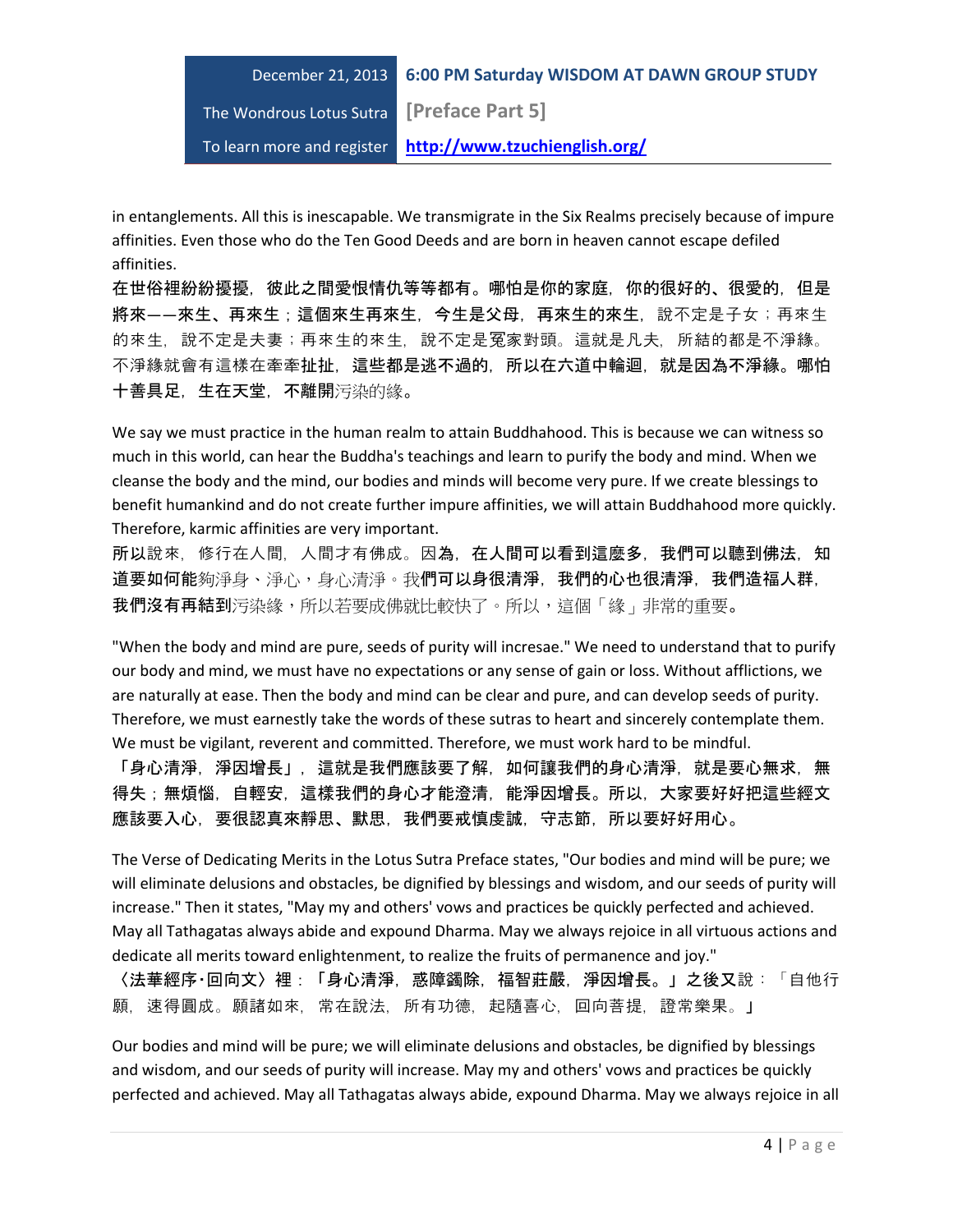# December 21, 2013 **6:00 PM Saturday WISDOM AT DAWN GROUP STUDY** The Wondrous Lotus Sutra **[Preface Part 5]** To learn more and register **http://www.tzuchienglish.org/**

virtuous actions and dedicate all merits toward enlightenment, to realize the fruits of permanence and joy.

◎「身心清淨,惑障蠲除,福智莊嚴,淨因增長,自他行願,自他行願,速得圓成。」「願諸如 来, 常在說法, 所有功德, 起隨喜心, 回向菩提, 證常樂果。」

This verse is about making vows. Whether we make vows ourselves, or whether others make them, we are all practicing together on the same path. I have such a vow and others probably have the same vow. It is not just a vow or a wish. We are already acting on it. This is called "acting on a vow." 這段文就是要發願。發願我們自己,或是別人,大家我們同道同修,我自己這樣的心願,別人應 該也是這樣的心願。不只是心願,我們已經身體力行,所以才叫做「行願」。

Since we are learning the Buddha's teachings, we aspire to be closer to the state of the Buddha. Earlier I mentioned that as we prostrate to each word of the sutra, we are moving a step closer to the Buddha and the assembly on Vulture Peak. If we can do things in our daily living with the same reverent mindset, then we are also creating pure affinities and increasing the seeds of purity. To give without expectations, we give with the same reverence as practicing the path, acting on a vow, or prostrating. 我們既然學佛,希望我們步步親近佛的境界。之前不是說過,禮經時一字一拜,其實我們是一拜 接近佛,接近靈山會一步。我們若以那種虔誠的心,在我們日常生活中做事,這也是一分的淨緣 , 又再一分的淨因。所付出無所求, 那麼我們的付出, 與在行道、行願、禮拜、虔誠同樣的心。

Acts of reverence are not limited to engaging in ceremonies at temples. Actually, our daily behavior can already bring us closer to our vows. Thus, we act out our vows. In our daily living, every day, the thoughts that stir and the actions we take are the means of acting out our vows. So, we change our habitual tendencies by engaging with people and matters and these interactions urge us forward. Therefore, these are ways of acting out our vows.

所以,不只是在道場裡禮拜才是叫做虔誠,其實在平時的行為都是在接近我們的心願了,所以叫 做行願。這日常的生活中,每一天我們的起心動念,身體的行為都在行願中。所以,在人群中來 改我們的習氣,在人群中、事物中鞭策我們向前前進,所以這都是叫做行願。

"[May they] be quickly perfected and achieved." We hope that every day, every moment, the vows we put into action with body and mind will get closer and closer [to being achieved]. Working together in harmony like a perfect crystal sphere is the Tzu Chi practice. As we carry out our vows together, we should be as pure and clear as crystal. I hope everyone has this mindset.

「速得圓成」。希望我們每一天、每一時刻,我們的身心的行願會愈來愈接近。所以,立體琉璃 同心圓,這是我們慈濟人的道場,大家的行願是一個圓,要很清淨如琉璃。希望大家要有這念心  $\sim$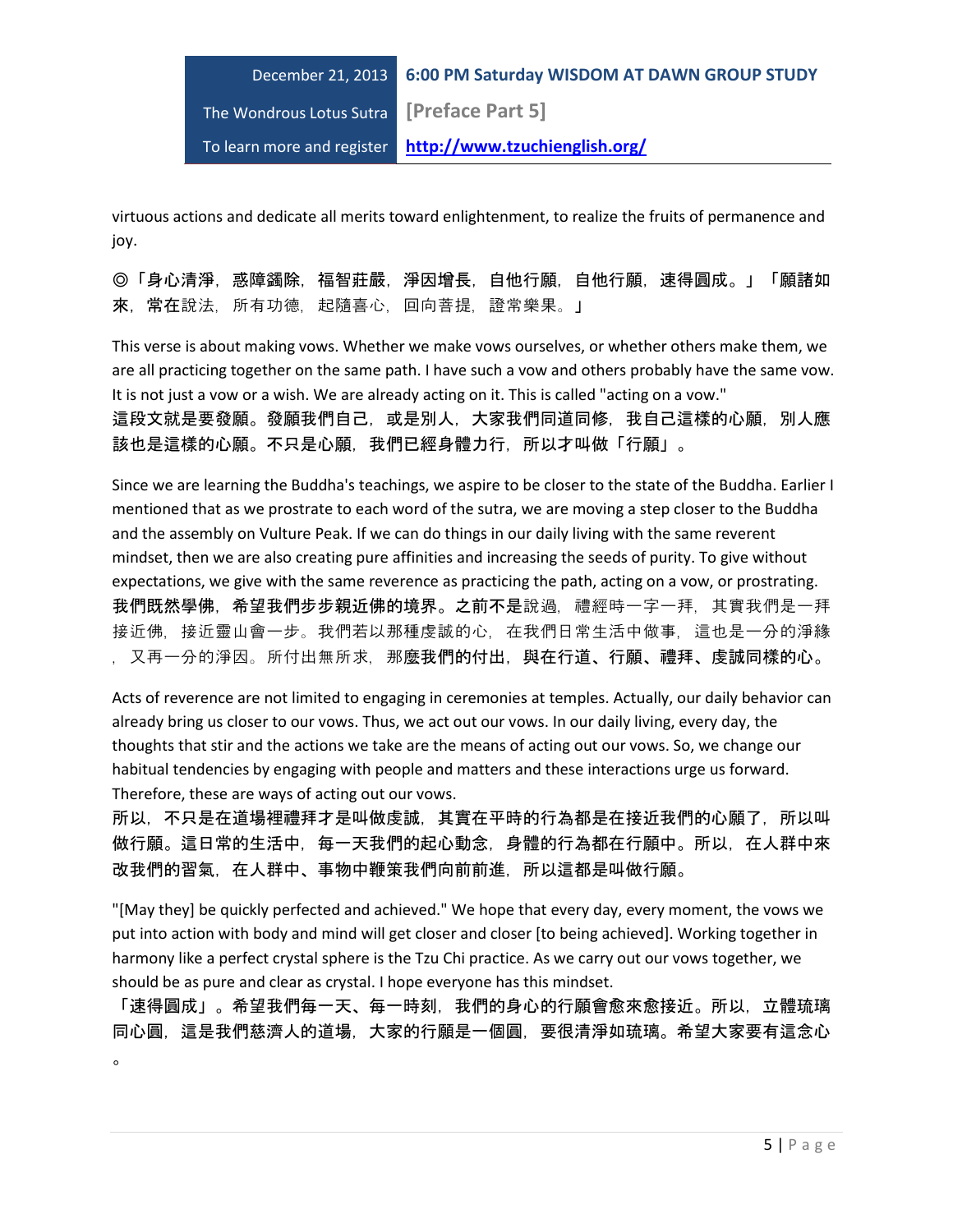The Wondrous Lotus Sutra **[Preface Part 5]**

To learn more and register **http://www.tzuchienglish.org/**

"May all Tathagatas always abide and expound Dharma." We hope to always encounter the Buddha, or enlightened beings who come to this world; so we can always be together with them. Therefore here it states, "May all Tathagatas always abide and expound Dharma." We need to be respectful at all times. Respect the Dharma, and the Dharma will be present. Respect the Buddha, and the Buddha will be in our hearts.

「願諸如來,常在說法。」期待我們能時時遇佛世,有覺悟的覺者來人間,我們可以時時與覺者 相會一處。所以這個地方就說,「願諸如來,常在說法」。我們應該我們要時時尊重——尊重法 ,法就在;尊重佛,佛在我們的心中。

"May we always rejoice in all virtuous actions and dedicate all merits toward enlightenment, to realize the fruits of permanence and joy." By being respectful, our vows will be connected to Buddhas, Bohisattvas and the Dharma at all times. This creates merits and virtues. If we do not cultivate our minds, how can our outward actions and words influence the minds of others? How can we be respectful when others speak? If we do not exert our efforts, other people will not respect us, nor will we respect them. So let us humble ourselves, be courteous to others. To humble ourselves is a merit, to be courteous to others is a virtue. We should "always rejoice in all merits and virtues." No matter who achieves success, we will praise them. We should not hinder others' spiritual aspirations. Not only do we not obstruct them, we rejoice in and praise them at all times.

「所有功德,起隨喜心,回向菩提,證常樂果。」我們常常以尊重的心,我們常常心願與佛菩薩 、諸法常常常住一起,如此這就是一分的功德。內心若沒有好好修,外行哪有辦法說話能夠攝受 人的心,或是別人說話,我們能夠起尊重心。我們若沒有好好用功,別人不會尊重我們,我們也 不會尊重人。所以,內要謙虛,外要禮讓;內的謙虛就是功,外的禮讓就是德,所以「所有功德 ,起隨喜心<sub>」</sub>。什麼人在做,有成就的,我們都讚歎,我們都不要去障礙別人的道**心。不只是不** 障礙,我們時時隨喜讚歎。

"We dedicate all merits toward enlightenment." As I have said, we dedicate merits from ourselves to others. We need to work very hard ourselves and be respectful of others. In this way, we are dedicating merits to Bodhi, which is enlightenment. We need to enlighten ourselves and we need to enlighten others. Enlightening self and others is also called "dedicating all merits."

「回向菩提」曾說過了,回向自己向他人,自己要好好用功,對他人我們都要尊重,所以這種回 向。回向菩提,這就是覺,覺悟。我們自己要自覺,我們要去覺他人,自覺覺他,這也叫做「回 向」。

"To realize the fruits of permanence and joy" refers to permanence, joy, self and purity. We must seize the moment and maintain our resolve. To us, this thought of joy, this thought of purity, is everlasting, not temporary. I hope we can seize the moment and perpetuate this happiness, this Dharma-joy. This is called "permanence and joy," or happiness. When we do not have a sense of gain or loss we will naturally be free and at ease. Without expectations or any sense of gain or loss, naturally we will feel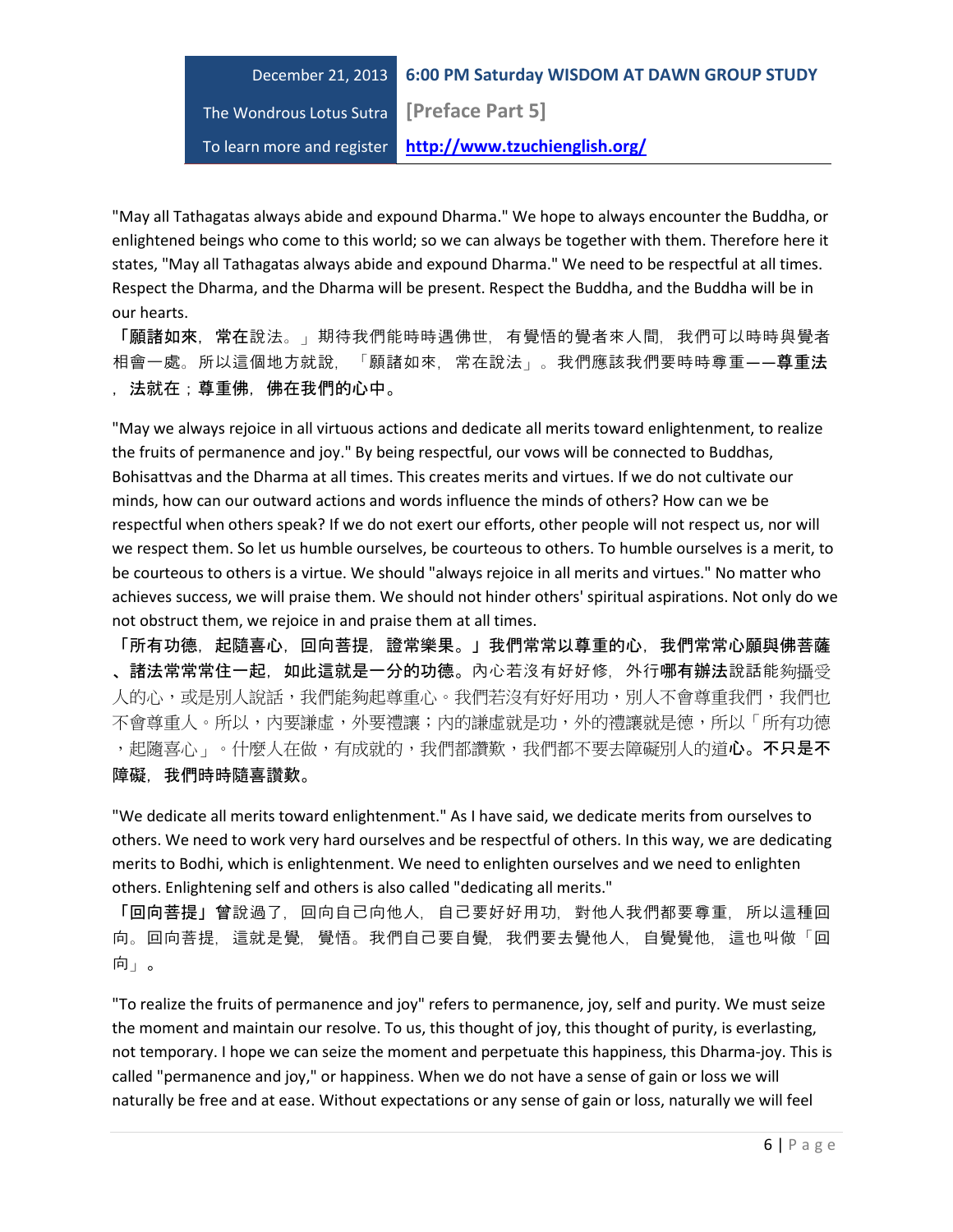The Wondrous Lotus Sutra **[Preface Part 5]**

To learn more and register **http://www.tzuchienglish.org/**

free and "realize the fruits of permanence and joy" because seeds of purity yield pure fruits.

「證常樂果」,這個「樂果」就是常樂我淨。時時把握當下,恒持剎那,我們這念歡喜心,這念 清淨心,對我們來說是永恆的,不是短暫。希望我們能得到這種恆持剎那,這念歡喜心、法喜心 ,這叫做「常樂」,歡喜。我們沒有得失心,當然就是很自在,無求、無得失,自然我們就很自 在,才能「證常樂果」。因為,我們若有淨因就有淨果。

"On the day we die, Right Mindfulness manifests. We face Amitahba and the entire noble assembly. In that instant, we are reborn from the lotus flower. May all sentient beings quickly attain Buddhahood." 「命終之日正念現前,面見彌陀及諸聖眾,一剎那頃生蓮華中,普願眾生俱成佛道。」

Of course, since we are all unenlightened beings, when we pray, we still have expectations. What do we seek? That "on the day we die," we can remain in that wonderful state, that our mindset will be very upright and not be distracted by external conditions. In our daily living, when cravings and desires invade our mind-consciousness, what kind of karma do we create? As we are about to die, a certain kind of state will manifest and entice us. If we follow it, will we fall into the hell or animal realm? We do not know. That is why we hope that on the day we die, Right Mindfulness will manifest.

當然,我們都是凡夫,禮拜時也同樣有求。求什麼呢?「命終之日」,那個境界能夠很美,我們 的心念要很正確,不要受到外面的境界誘引。我們平時在造作,愛欲潛浸在我們的意識裡,我們 到底造了什麼業,臨終的時候一定有一種境界,讓你不由自己會吸引你去。若這樣一去,不知是 要下地獄,或是要下畜生道之中?不知道。所以希望我們能夠「臨終之日,正念現前」。

We need to constantly uphold this thought of goodness, so we know where we are heading. Ordinary people lack the ability to determine in which realm they will be reborn. It is all unknown. With the advanced technology of today, we can see that many who are on this same Earth are suffering. Think about it. Once we leave this physical body, will we come back to this spiritual community, will we come back to a world with a harmonious climate and a peaceful society? We do not know.

我們要時時保持我們這念的善念,知道我們來去方向要往哪裡。凡夫就是沒有辦法自己說,我現 在要選擇要去哪裡,不知道。我們現在科技發達,能同樣在這個地球的世界,我們能看到那麼多 的苦難人。想想看,我們捨離這個身體,是不是又回來在我們的道場?是不是又回來在我們現在 這種風調雨順、國泰民安的世界呢?不知道。

This is why we need to take good care of our minds right now. We need to quickly correct our habitual tendencies, and purify our thoughts. Then we will be very clear about what we want to do when we come back again. We still want to create these seeds of purity and blessed conditions, so we can continue on this same path when we return in the future. This happens when "Right Mindfulness manifests." I really hope that we will truly practice Right Mindfulness so that in the instant we die, it will manifest and we will have the freedom to determine where we want to go.

所以說來,我們現在應該要好好照顧我們的心,把我們日常的習氣要趕緊改除,把我們的心念清